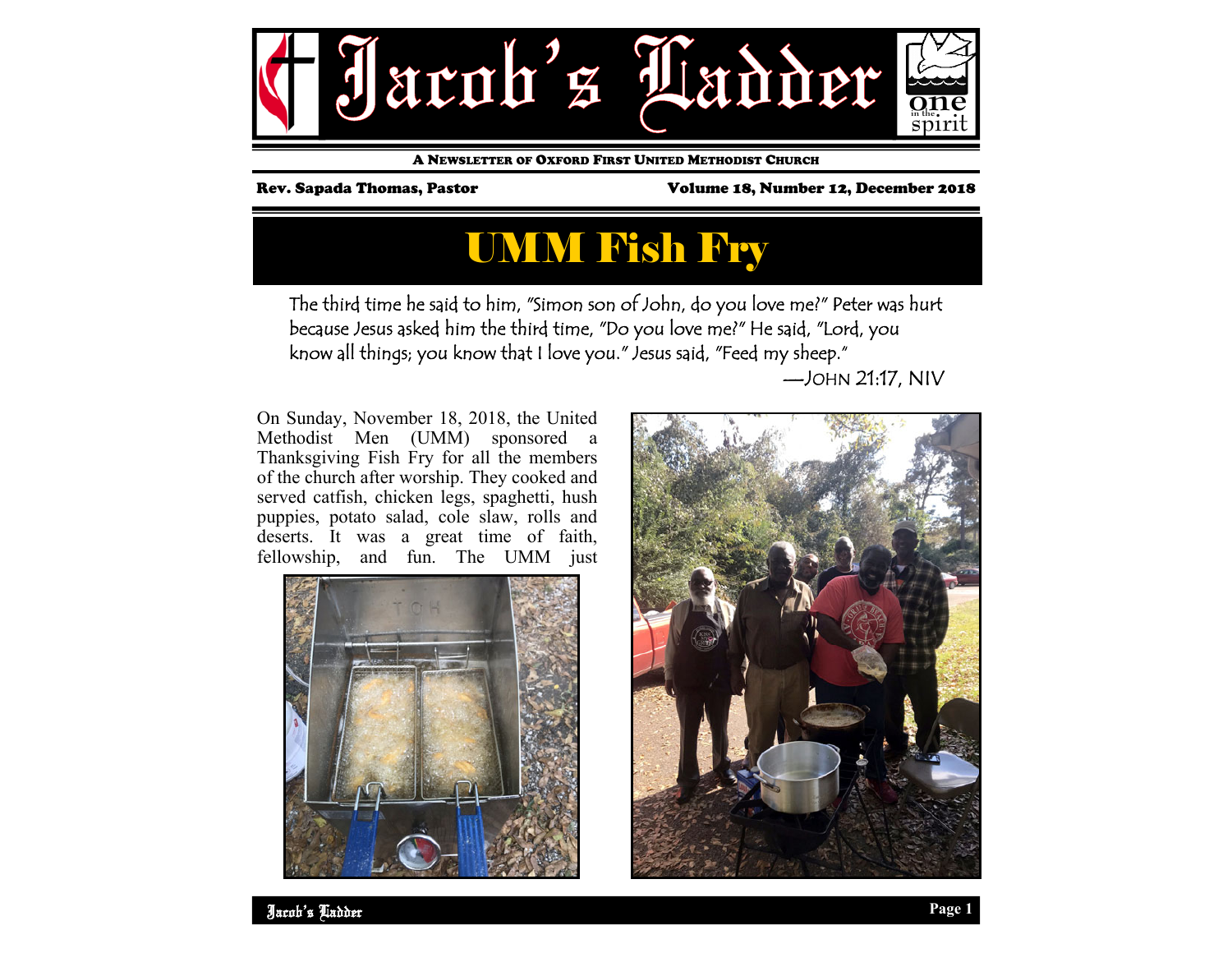reorganized the Men's Ministry and plan to sponsor an event at the church or in the community at least once per quarter. For more information on how to be part of the UMM please contact Keith Searcy, President; Dwight Johnson, Vice-President; or Pastor Thomas.

The following is a pictorial review of the event.



Jacob's Ladder **Page 2**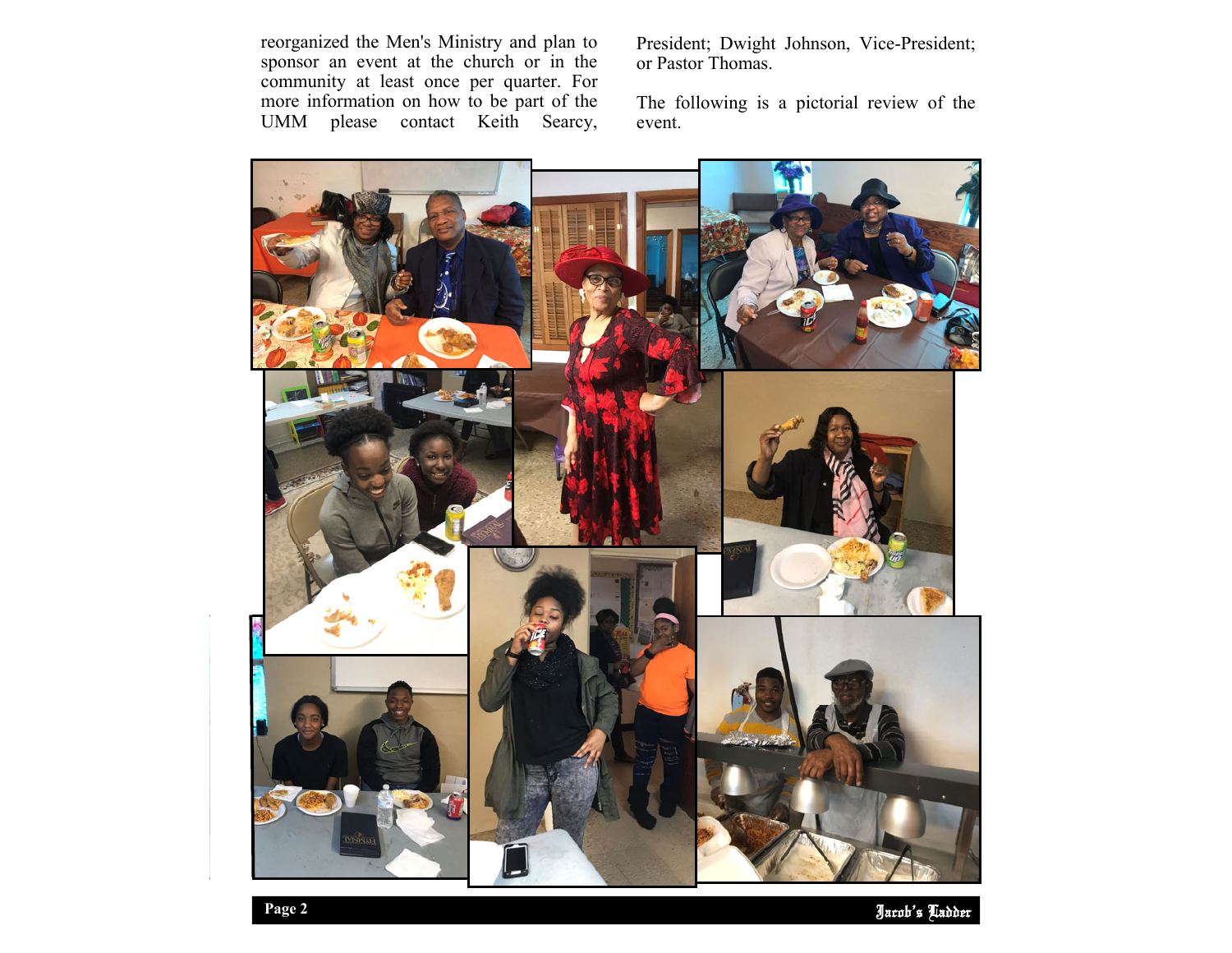

It seems that one way or another, we are always talking about relationships, our relationship with our Heavenly Father, our relationship with our church, our relationship with our community, and our relationship with each other. But what exactly does relationship mean here? What are we talking about?

First and foremost, relationship is about love. Jesus said in JOHN 13: 34-35 "I give you a new commandment, that you love one another. As I have loved you, you should also love one another. By this all shall know that you are My disciples, if you have love toward one another." It is not enough to be a "Christian" as we learned in Sunday School recently. Jesus wants us to be His *disciples*, His followers, to follow His teachings and the example He set for us.

Relationship is also about trust. Trust is a choice. We choose to put our trust in God, in our husband or wife, our church, etc. It is about "taking a leap faith" when dealing with others. It is most of all, and most importantly, about love as the scripture above demonstrates. I am not sure there can be true

love without trust. No love, no trust, and ultimately, no relationship. No where should love be more prevalent than in the church, the body of Christ. EPHESIANS 5:30 says: "For we are members of His body, of His flesh, and of His bones." That is what "open minds, open hearts, and open doors" are all about: love. JOHN 3:16 says: "For God so loved the world that He gave His onlybegotten Son, that whoever believes in Him should not perish but have everlasting life." Love opens us up to opportunities to establish relationships with others. Of course, opening our hearts to others, opens up the possibility of us getting hurt, of our hearts being broken. But a life without love is hardly worth living. That is why it is so important that we make sure we have established the first and most important relationship of all. MATTHEW 6:33 says: "But seek first the kingdom of God and His righteousness; and all these things shall be added to you." It begins with our relationship with our Lord and Saviour, Jesus Christ. Give Him your heart and your trust and you will have the assurance that no matter what you are confronted with, you already have the victory.